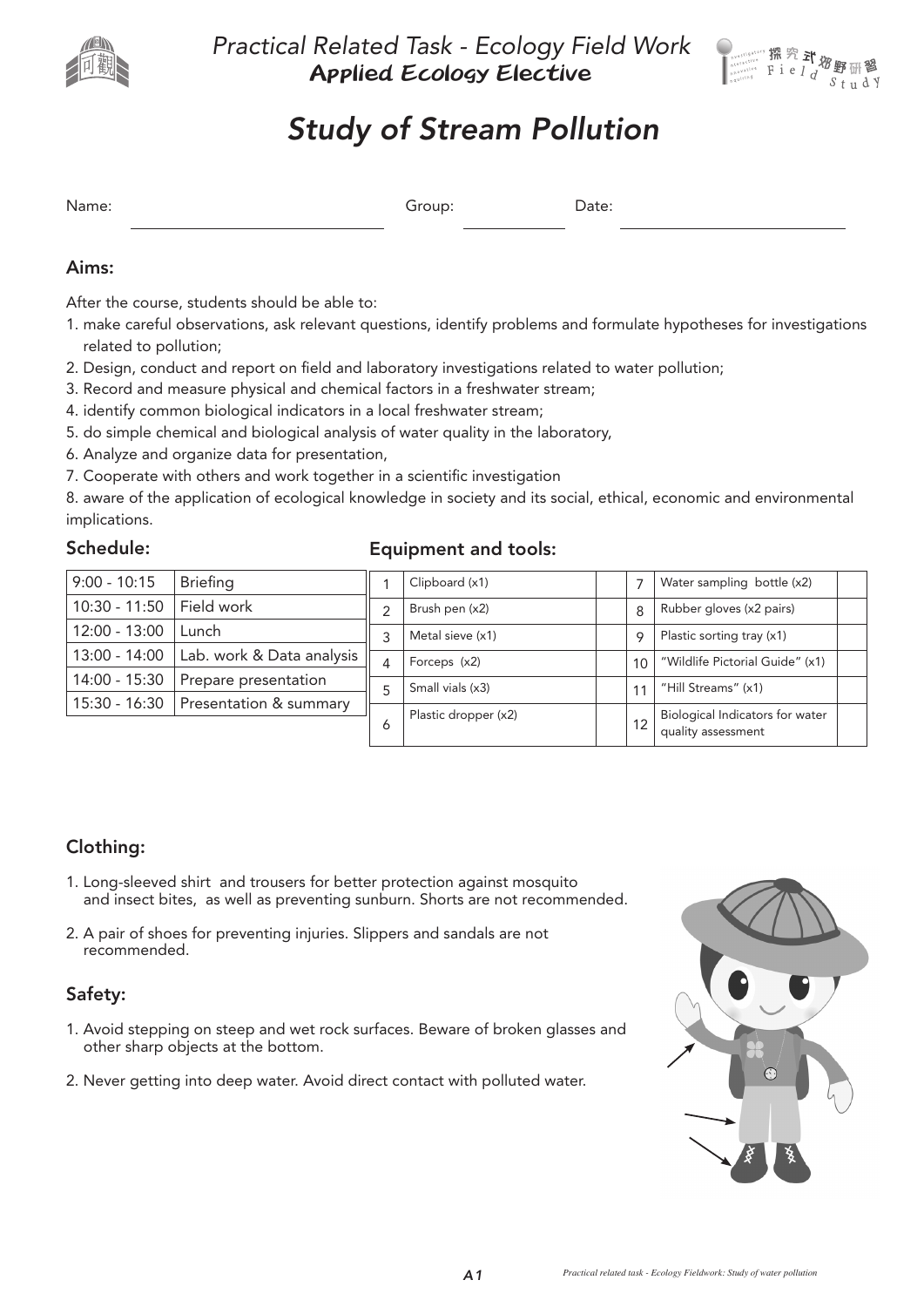

## *Procedure and data sheet*



#### A. Field sites

Two stream sites would be investigated. Both sites are located in Chuen Lung, one is more influenced by human activities, another is less influenced.

#### B. General weather conditions:

#### C. Observing physical characteristics

Observe and note down the following physical charcteristics of the stream:

1. Neigbouring habitats and land use. (e.g. woodland, grassland, farmland, abandoned farmland, village...)

2. Human activities which may influence the stream. (farming, domestic effluents, clearing of plants, modifications of stream channel...)

3. Materials floating on the water surface

4. Colour of the water

5. Any odour originated from the stream

6. Nature of the stream bed (hard, soft, muddy, sandy, rocky...)

#### D. Water sampling

Use a water sampling bottle to collect water sample (Sample 1) from an representative point in your study area. Collect another water sample from the outlet of domestic effluent (Sample 2). Keep the water samples for further chemical analysis. Use a pair of rubber gloves to prevent direct contact with the polluted water when collecting water sample.

## E. Assessing biological indicators

#### 1. On-site observation

a. Observe and note down the water plants growing along the stream sides.

| Plant name and relative abundance | Plant name and relative abundance |
|-----------------------------------|-----------------------------------|
| $\Box$ few<br>many                | few<br>many                       |
| $\Box$ few<br>many                | few<br>many                       |
| $\Box$ few<br>many                | few<br>many                       |
| $\Box$ few<br>many                | few<br>many                       |
| few<br>many                       | few<br>many                       |

b. Observe and note down the water plants growing on the water surface.

*Practical related task - Ecology Fieldwork: Study of water pollution*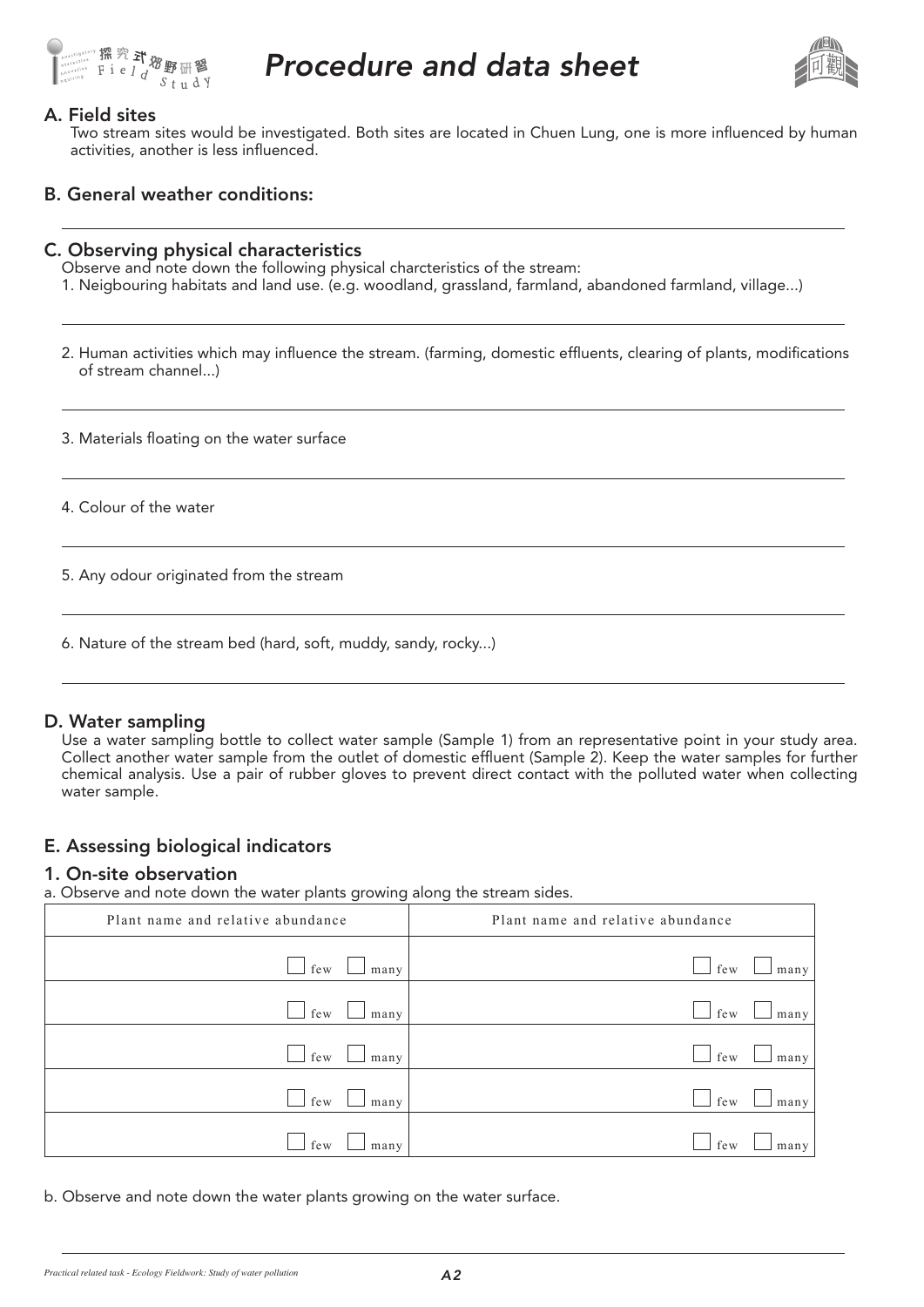



| i. Sewage fungi         | few<br>many<br>none | xiii. Caddisfly larvae              | none | few              | many |
|-------------------------|---------------------|-------------------------------------|------|------------------|------|
| ii. Filamentous algae   | few<br>none<br>many | xiv. Fishfly larvae                 | none | few              | many |
| iii. Tubifexs           | few<br>many<br>none | xv. Water penny                     | none | few              | many |
| iv. Pond snails         | few<br>none<br>many | xvi. Freshwater shrimps             | none | few              | many |
| v. Ramshorn Snails      | few<br>none<br>many | xvii. Freshwater crabs              | none | few              | many |
| vi. Large Stream Snails | few<br>many<br>none | xviii. Hong Kong Newts              | none | few              | many |
| vii. Bloodworms         | few<br>many<br>none | xix. Gobies                         | none | $\,\mathrm{few}$ | many |
| viii. Water skaters     | few<br>many<br>none | xx. Sucker-belly loaches            | none | few              | many |
| ix. Mayfly nymphs       | few<br>many<br>none | xxi. Broken-band Hillstream loaches | none | few              | many |
| x. Damselfly nymphs     | few<br>none<br>many | xxii. Predaceous Chubs              | none | few              | many |
| xi. Dragonfly nymphs    | few<br>none<br>many | xxiii. Freshwater Minnows           | none | few              | many |
| xii. Stonefly nymphs    | few<br>many<br>none | Others                              |      |                  |      |

c. Check the existence and approximate density of the following living organisms in the water:

#### 2. Microscopic observation

a. Use a large dropper to collect soft sediment with water at the same locations as the two water samples are collected. Keep the samples in sealed vial.

b. In the laboratory, use a small dropper to transfer 1-2 drops of the mixture of water and sediment to a glass slide, cover it with cover slip, observe under microscope. Use the same method to prepare another 4 slides.

| c. Check the existence and approximate density of the following micro-organisms on the slides: |  |  |
|------------------------------------------------------------------------------------------------|--|--|
|------------------------------------------------------------------------------------------------|--|--|

|                      | Sample 1                          |                                               | Sample 2                               |
|----------------------|-----------------------------------|-----------------------------------------------|----------------------------------------|
| i. Unicellular algae | $\Box$ none                       | $\Box$ few $\Box$ many   i. Unicellular algae | few<br>none<br>many                    |
| ii. Paramecium       | $\perp$ few<br>many<br>none       | ii. Paramecium                                | few<br>none<br>many                    |
| iii. Rotifers        | many<br>few<br>none               | iii. Rotifers                                 | <b>Contract</b><br>few<br>none<br>many |
| iv. Roundworms       | few  <br>none<br>$\mathbf{1}$     | $\left  \text{many} \right $ iv. Roundworms   | few<br>many<br>none                    |
| v. Stylaria worms    | few $\Box$ many<br>none<br>$\sim$ | v. Stylaria worms                             | few<br>none<br>many                    |
| Others               |                                   | Others                                        |                                        |

#### 3. *E. coli* culture

Drop 1ml of each water sample onto the middle of the culture plate. Use distilled water as control. Store them in the incubator operating at  $35^{\circ}$ C for 24 hours. Count the number of colonies coloured blue.

Sample 1: Sample 2: Sample 2: Sample 2: Distilled water: